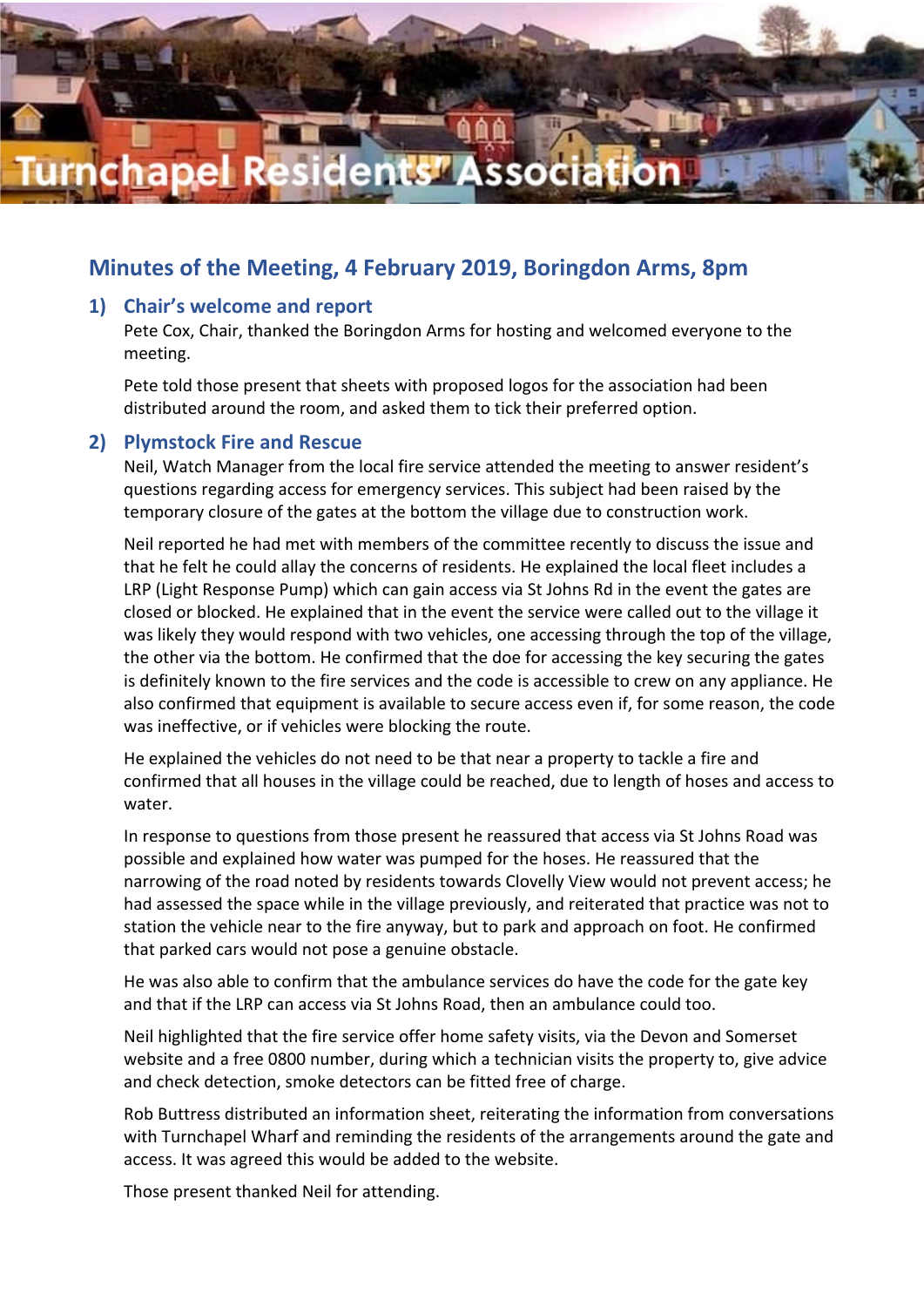## **3) Treasurer's report.**

Tim Birch, Treasurer, gave an overview of the current balance of the association account, being in credit to £944. It was noted the tombola at the Christmas Market had contributed almost £100 to this and Toni and River were thanked for their work. It was also noted that £60 had been contributed by the Festival committee specifically towards the maintenance of the defibrillator in future.

### **4) Proposals:**

It was proposed that the village undertake a **Spring Clean**, as they did in 2018, possibly to tie in with the recent campaign by Keep Britain Tidy. There was general support for this and the date was agreed as 23rd March, to take advantage of the low tide. It was agreed the council would be approached again for help with equipment and collection of the rubbish collected.

It was proposed to hold a village **Easter Egg Hunt/Bonnet competition** on Saturday 20th April. There was general support and it was agreed to investigate the possibility of finding sponsorship for eggs and prizes. It was suggested a tea party for the children also be held as part of this event, with people 'donating a plate'. It was agreed this would be aimed at residents and their families (e.g. grandchildren etc.). It was also agreed to check there were no beer festivals or similar planned for that, and if there were, to reconsider date, time or location.

It was proposed the Council be approached regarding **signage** at either end of the village to request drivers to rake care and be aware of children playing and pedestrians in the road. It was noted there was already a 'please drive carefully through the village' sign at the top of the village. It was agreed the possibility would be investigated with the Council.

It was proposed that those who **store boats, dinghies, canoes etc. on the slipway/beach** outside the Clovelly Bay Inn be approached for a voluntary contribution towards maintenance of that area and possibly the square as well. It was noted the slipway/beach is not the property of the village and there was concern that this request could deter some people from making use of the area due to concerns over costs. Suggestions from those present included use of existing residents association funds for this purpose, a specific fundraising event for this purpose and positioning an 'honesty box' nearby ( the security of this option was queried). It was agreed the committee would investigate options, including the use of crowdfunding websites.

### **5) Logo and Website**

Linzie collected in the logo sheets and declared the most popular logo to those present.

She reported the resident's association website was now complete and indicated that the web address had been printed out and distributed around the room. She thanked Hedley Putnam for his help with building the website.

## **6) South West Water**

Linzie updated on this ongoing issue. The smell appeared to have worsened in recent weeks. Michelle highlighted a flowchart indicating that the many verbal and informal complaints made should now be followed up with a formal written complaint, following which, if there is no satisfactory response, the issue can be taken to OfWat. It was noted this has been an issue since 1999, with letters. The possibility of approaching the media was raised.

## **7) AOB:**

Matt Walker noted the parking difficulties inherent in the village location and requested that residents please be considerate in their parking, thinking about access, visibility, yellow lines